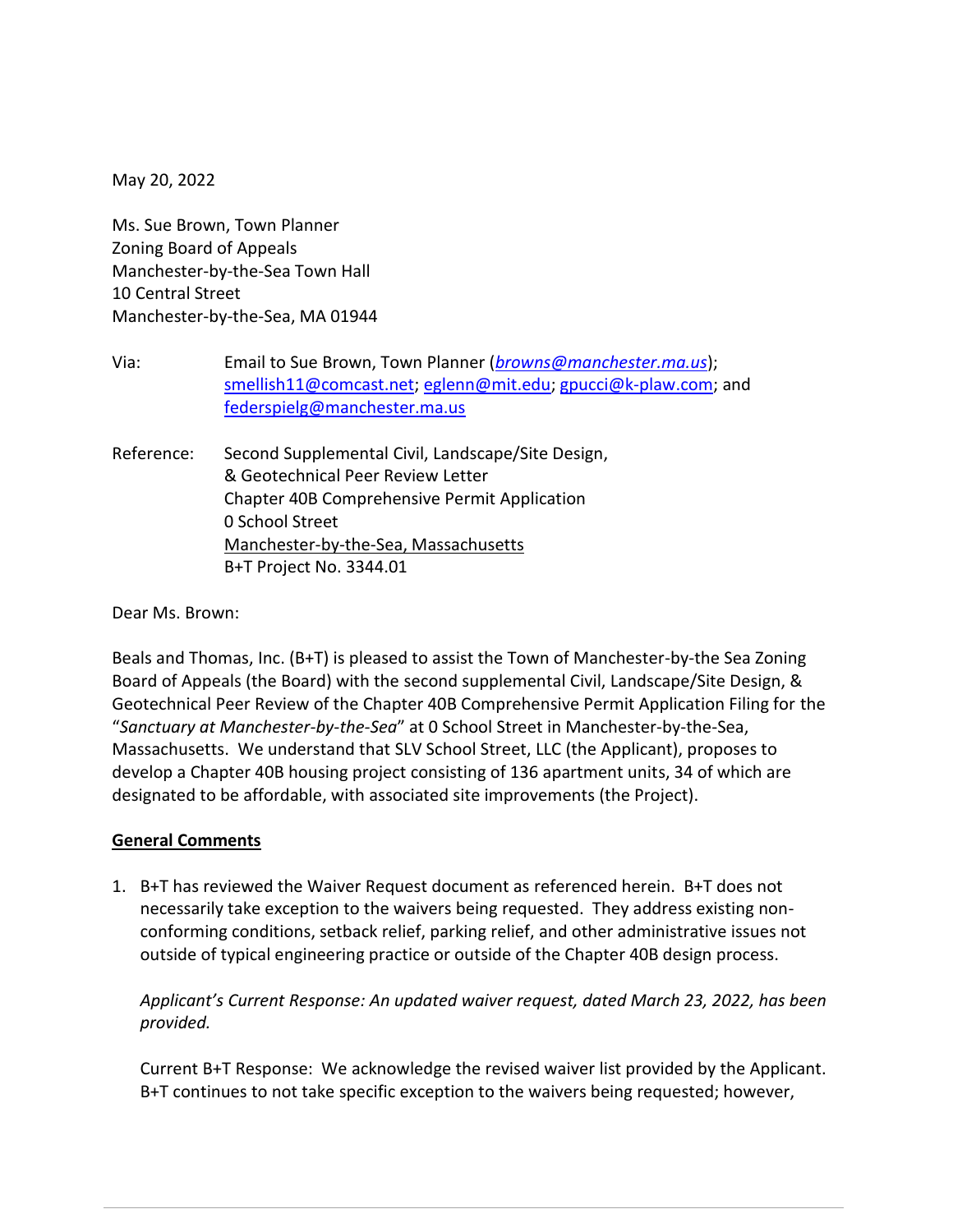> discussion on waivers as applicable is contained in our response to comments as noted herein.

### *Applicant's Response (5/25/22): No response required.*

- 2. In accordance with section 4.9.5.1 of the By-Law, the Project is within the Water Resource Overlay District, Zone 3. We note the following:
	- a. Section (k) The waste water treatment facility will need to be designed in accordance with 314 CMR 5.00. Details of this infrastructure have not been submitted.

*Applicant's Previous Response: The wastewater treatment facility (WWTF) has been removed from the project scope.*

Previous B+T Response: The removal of the WWTF from the Project results in an additional waiver request. In lieu of the WWTF, the Applicant now proposes a sewer pumping station that will require a waiver for a subsurface tank within the Zone 3 Water Resource Overlay District. Specific details of the proposed pump station have not been provided and the pump station itself is denoted as "by others". It is unclear how impactful this will be relative to the new waiver request. We request that the Applicant, to the satisfaction of the Board, clarify the design intent of the pump station (depth, size, etc.) so the Board can consider the waiver request accordingly.

## *Current Applicant's Response: The applicant will provide further detail under separate cover.*

Current B+T Response: We acknowledge the sample sewer pump station design provided. It remains non-specific to the Project; however, it appears to be consistent with typical engineering practice. B+T takes no specific exception to the waiver being requested. As a potential condition of approval, the Board may consider requiring that the final design of the pump station be subject to DPW review during the Building Permit process.

## *Applicant's Response (5/25/22): No response required.*

b. Section (o) – Excavation cannot occur within 4-ft of the groundwater elevation. As noted herein, the estimated seasonal high groundwater elevation has not been established for the Project.

*Applicant's Previous Response: A waiver for this bylaw has been added to the waiver requests, dated March 23, 2022.*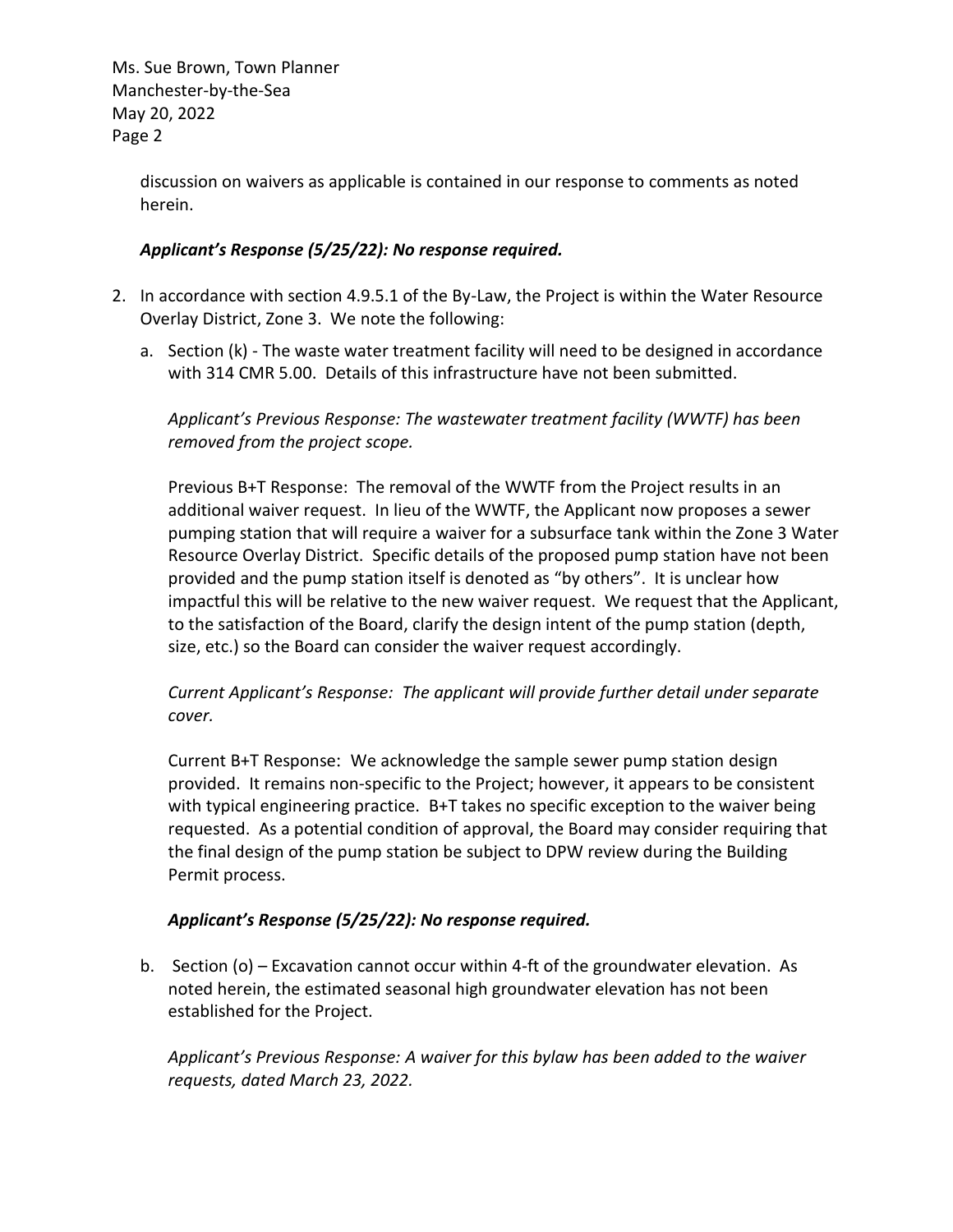> Previous B+T Response: B+T acknowledges the supplemental test pit information provided by the Applicant. Though a specific groundwater elevation has not been determined for the Project based on its varied topography, it appears that excavations relative to the installation of the subsurface infiltration system will not be within 4-ft of the groundwater elevation, and thus the waiver request may not be necessary. Specific test pit information relative to the Bioretention Areas proposed remains to be provided as a potential condition of approval. The installation of building foundations appears to be exempt from the By-Law. We recommend that the Applicant continue to pursue the waiver until the groundwater elevations at the proposed Bioretention Areas can be confirmed.

*Current Applicant's Response: Test Pit data for Bioretention #1 has been provided. There is no test pit info required for Bioretention #2 because it does not infiltrate, it is used for water quality only.*

Current B+T Response: We acknowledge that test pit information for Bioretention #2 will not be required as this infrastructure is proposed to be lined with an impermeable barrier and will not infiltrate. Overall, the test pits were conducted outside of periods of high groundwater; however, were witnessed by MassDEP and executed to depths well below the proposed infrastructure without evidence of groundwater being present. The Applicant has committed to completing more testing during final design. At this point in the permitting process, B+T takes no exception to the waiver being requested.

## *Applicant's Response (5/25/22): No response required.*

c. Section  $(p)$  – The Project cannot be more than 15% imperious within this zoning overlay district. As proposed, the Project is 16.5% impervious and the Applicant is requesting a waiver from this requirement.

*Applicant's Previous Response: A waiver for this bylaw has been added to the wavier requests, dated March 23, 2022.*

Previous B+T Response: The impervious area of the Project has been reduced to 14.6% and the Project provides for recharge of stormwater runoff. Considering the reduction in the current imperious area it does not appear that a waiver to Section 4.9.5.1.p is required. However, if the addition of a sidewalk adjacent to the Project driveway is proposed, and the impervious areas increase to over 15%, the waiver would then be applicable.

*Current Applicant's Response: The project does propose a sidewalk adjacent to the access driveway. It is the assumption that the sidewalk will be required by the ZBA,*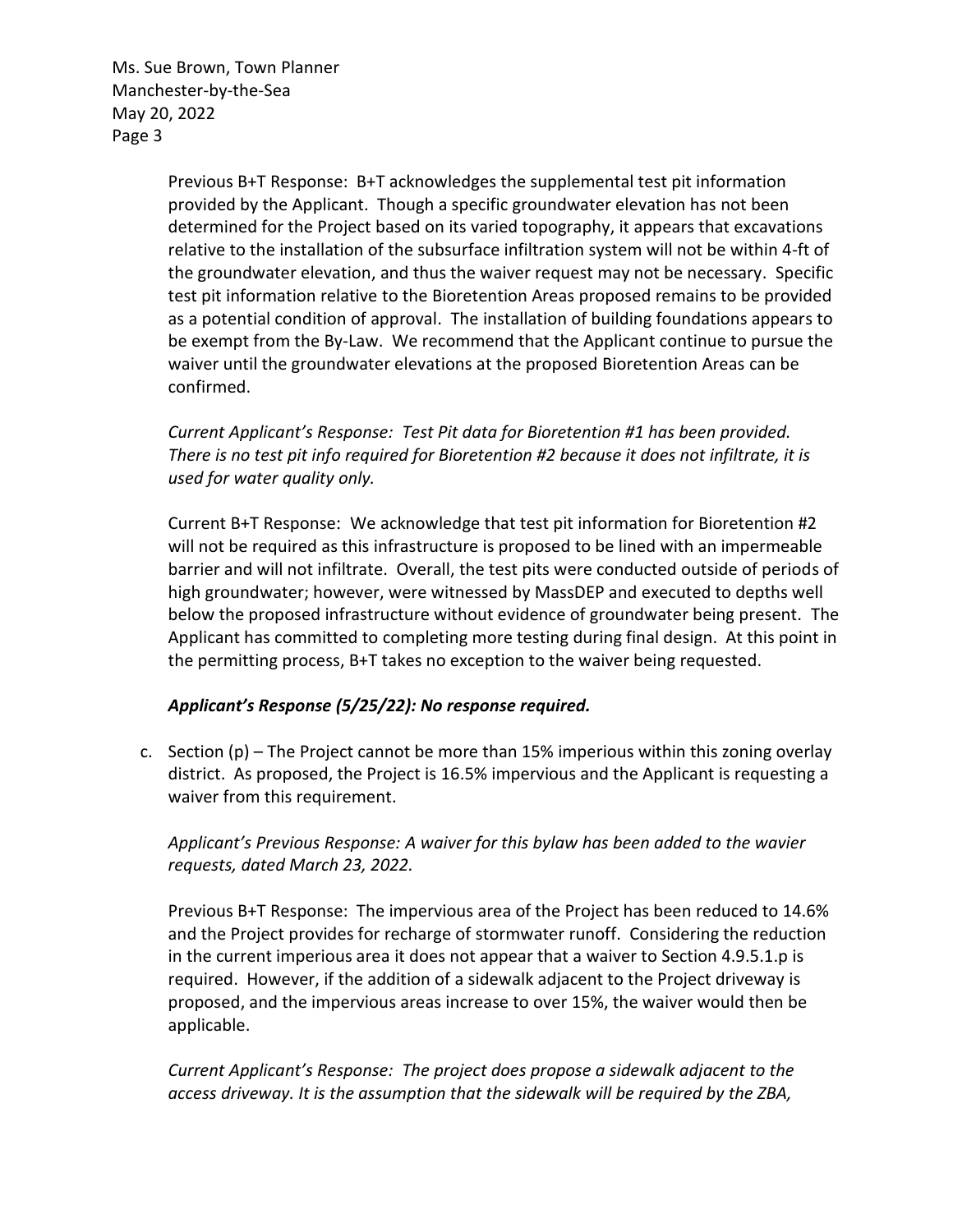> *should the Town construct a sidewalk in School Street. Thus, the final waiver list will include this waiver for impervious area.*

Current B+T Response: A proposed sidewalk does not appear on the current layout or grading plans. B+T previously reviewed a conceptual ADA ramp plan dated March 7, 2022. As noted, the inclusion of the sidewalk at the Board's request would appear to require a waiver from the impervious cover percentage limit requirements. B+T takes no specific exception to the waiver being requested if required.

We request that the Applicant document compliance with the noted section of the By-law as applicable. [See above discussion]

*Applicant's Response (5/25/22): The proposed sidewalk to the right of way would add approximately 7,939 square feet of impervious surface. This will increase the impervious area of the project to 15.4%. The applicant continues request this waiver and is agreeable to the waiver being conditioned as applicable only for the addition of a sidewalk to the right of way, if required.* 

3. The water system design appears to need further clarification. An extension from the outer reaches of the existing municipal water system of approximately 3,700 linear feet will be required to serve the Project. Additionally, there is a 75-ft vertical grade change between the elevation of School Street and the finished floor elevation of the proposed building. It is unclear if these factors, which will affect the pressure differentials within the water system, both for domestic and fire flows, have been considered. We request that the Applicant document that adequate water pressure will be available to serve the Project as proposed.

*Applicant's Current Response: The revised plan set includes a footprint for a site booster pump in the updated site plan. The booster pump would address any issues the project could have with water pressure; the design of the pump would be covered under the jurisdiction of the MassDEP Bureau of Water Resource Protection in coordination with Manchester-by-the-Sea Department of Public Works outside the Comprehensive Permit review process.*

*Due to schematic nature of the building and absence of required water/fire demands it is not possible to complete the design of the booster pump currently. The applicant is agreeable to a comprehensive permit condition which would require that adequate water pressures could be produced as a condition to receipt of a building permit.*

Current B+T Response: We acknowledge the response provided by the Applicant and B+T does not take exception to this approach. However, we note that inclusion of the booster pump station as an accessary structure appears to require a waiver from Section 5.6 of the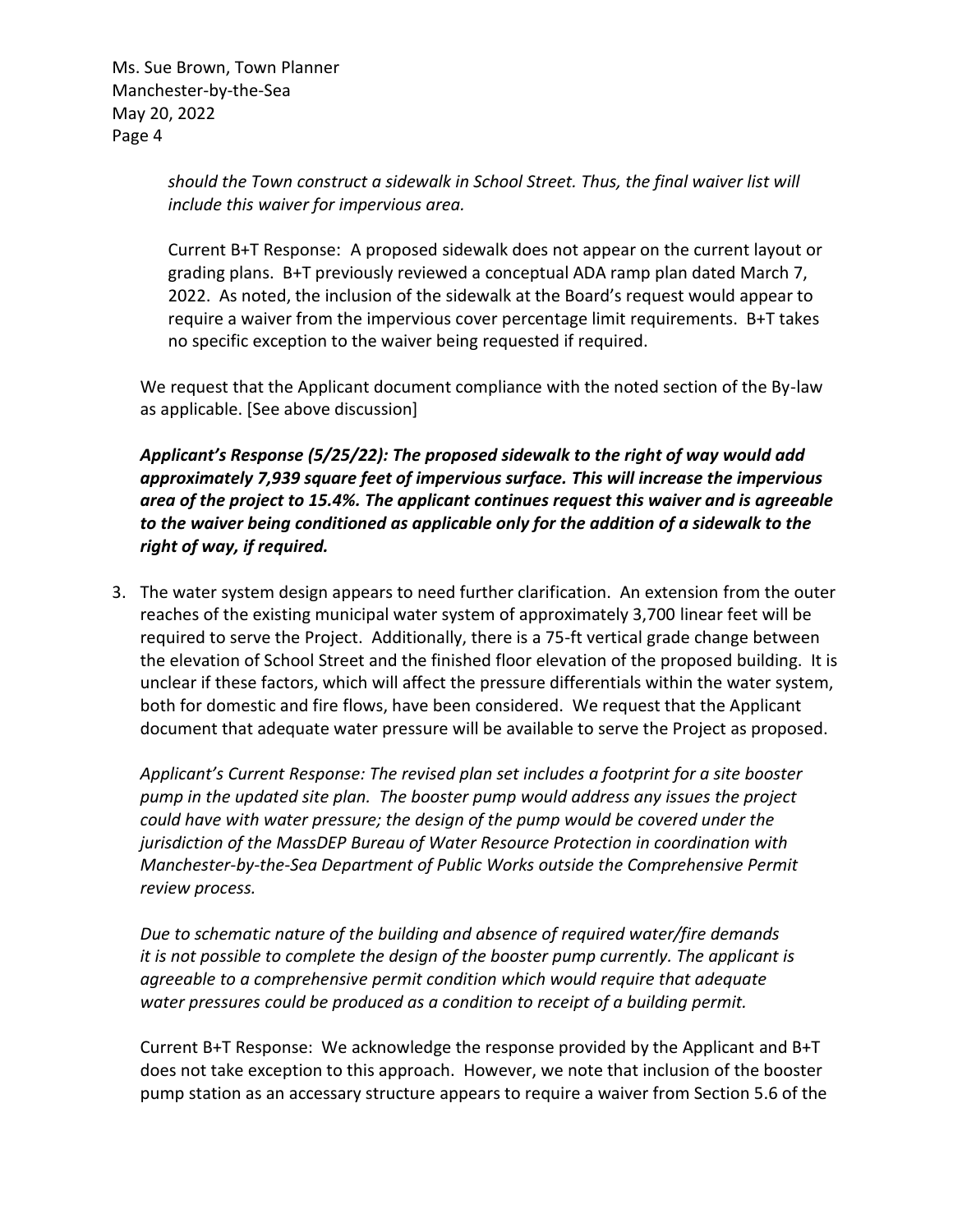> By-Law, relating to accessory structures within the front setback. B+T does not take exception to this waiver.

### *Applicant's Response (5/25/22): No response required.*

■ The Project appears to require extensive earthwork and ledge removal based on site observations. For the benefit of the Board, we request that the Applicant provide a Construction Management Plan to document the intended on-site activities including rock removal (blasting) and processing (crushing), trucking routes, etc.

*Applicant's Previous Response: As this process is still going through peer review, it would be very premature to provide a CMP. Moreover, the Applicant has not had any dialogue with any general contractors about construction means and methods for this project. And the General Contractor will be primarily responsible for developing the CMP. The Applicant would expect the ZBA to provide a condition in the Comprehensive Permit requiring that the Applicant submit a draft CMP to the Building Department for review and approval prior to receipt of a building permit.*

Previous B+T Response: We acknowledge the response provided by the Applicant and B+T does not take exception to this approach.

### *Current Applicant's Response: The applicant takes no exception to this comment.*

Current B+T Response: B+T is in receipt of the cut and fill documentation provided by the Applicant. As noted, approximately 100,000 cubic yards of export material is expected resulting in approximately 3,850 truck trips. Though we acknowledge a specific Project CMP is likely premature, we continue to have concerns relative to the amount and nature of earthwork required relative to the protection of the adjacent vernal pools. As acknowledged by the Applicant, the Project will need to appear before the Conservation Commission to obtain an Order of Conditions. As a potential condition of approval, we recommend that mitigation measures be implemented, to the satisfaction of the Conservation Commission, to protect the surrounding vernal pools and associated resource areas.

## *Applicant's Response (5/25/22): The applicant is agreeable to providing a project specific CMP prior to the issuance of a building permit as a condition of approval.*

4. A portion of the wastewater treatment facility is being proposed in the southern portion of the Site and will require a wetland crossing. However, this infrastructure is shown outside the limit of work currently proposed. We request that the Applicant clarify the design intent for this infrastructure and document if it is being designated for a future phase of construction.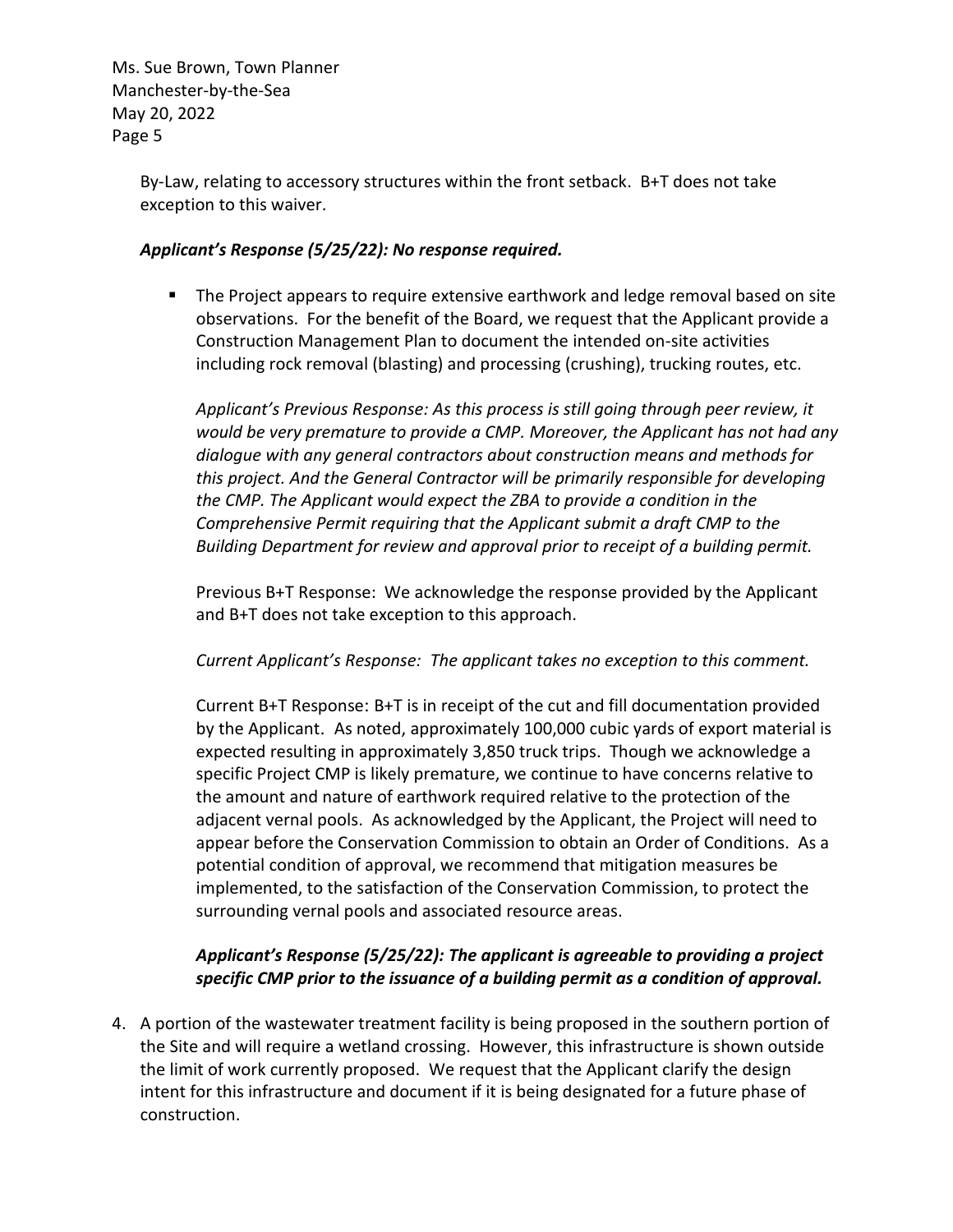*Applicant's Current Response: The WWTF has been removed from the project scope*

Current B+T Response: No further action required. B+T's original comment is no longer applicable as a result of the design revisions.

# *Applicant's Response (5/25/22): No response required.*

5. The grading as proposed will require retaining walls on the order of 25 vertical feet. Structural details or calculations associated with design of these walls have not been provided. As a potential condition of approval, we recommend that proper documentation and design review of the noted infrastructure be deferred to the Building Permit review process if the Project moves forward.

# *Applicant's Current Response: The applicant is agreeable to this recommended condition of approval.*

Current B+T Response: We reiterate the intent of our previous comment relative to conditioning final structural designs of retaining walls to the Building Permit review process.

# *Applicant's Response (5/25/22): No response required.*

6. The number of parking spaces being provided is unclear. It appears the intent is to provide 236 total parking spaces (220 garage/16 surface). However, other submitted documentation reference other values, including the reference to 242 spaces within the parking summary chart on Sheet C-102.1. With 236 parking spaces proposed and 136 units (ratio of 1.73 parking spaces/unit) a waiver is being requested by the Applicant. Relative to the waiver being requested, we request that the Applicant clarify the number of parking spaces being proposed and the resulting ratio of parking spaces per unit for consideration by the Board.

# *Applicant's Current Response: There are 236 parking spaces proposed resulting in a parking ratio of 1.73 spaces/unit.*

Current B+T Response: We acknowledge the clarifying response provided by the Applicant. B+T takes no exception to the parking waivers being requested (quantity reduction of 383 required vs. 236 provided, and 9'x18' proposed vs. 9'x20' required for parking spaces).

## *Applicant's Response (5/25/22): No response required.*

7. Though outside the scope of our review services, B+T made a cursory review of the traffic impact documentation provided. We note the following: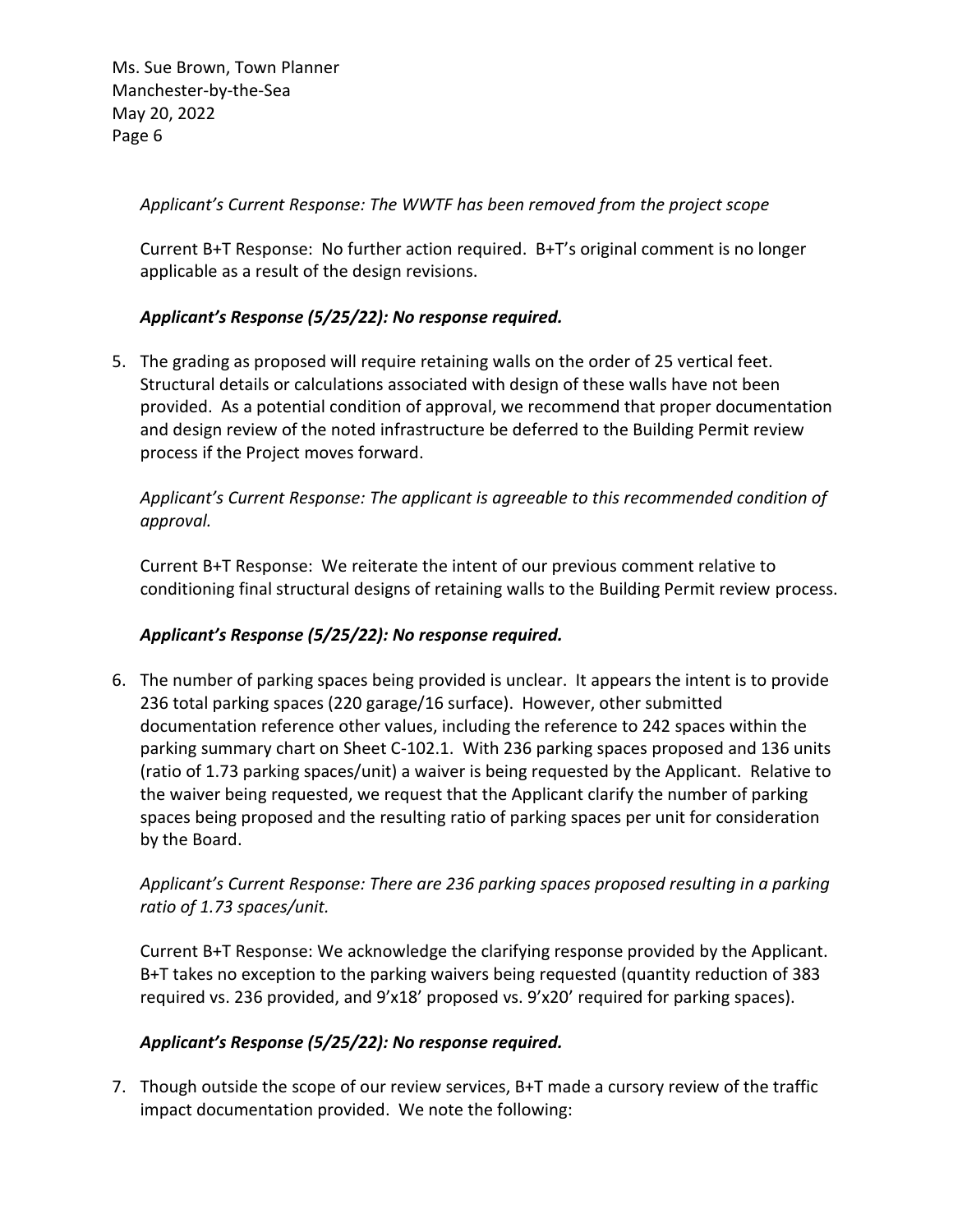- a. The initial traffic counts were based on a 157-unit proposal, which currently has been reduced to 136 units.
- b. The initial findings recommended a 6-ft boulevard style median associated with the access drive intersection at School Street; however, a 4-ft median has been provided in the current submission.
- c. It does not appear that accommodations for E-car parking and charging stations have been provided.
- d. Despite the grade and geometry of the access driveway, correspondence from Chief Cleary indicates that the Fire Department is comfortable with the single means of access provided for emergency response.

We note these items for the benefit of the Board and defer to the ongoing independent traffic peer review process.

*Applicant's Current Response: No response, the applicant defers to the third-party peer review of traffic impacts.*

Current B+T Response: We reiterate the intent of our previous comment and continue to defer to the independent traffic peer review process.

# *Applicant's Response (5/25/22): No response required.*

- 8. We acknowledge the snow storage plan provided by the Applicant. We note the following:
	- a. Snow is proposed to be stored on steep 2:1 slopes above the elevation of the roadway, approximately 75-ft away from the edge of the driveway, and over Underground Infiltration System-1. It is unclear how this will be achieved.
	- b. Snow is proposed to be stored within the drainage swale on the south side of the access driveway.
	- c. Snow storage locations appear to conflict with proposed landscaped areas.

We request that the Applicant reevaluate the snow storage plans and confirm the viability of the snow storage locations proposed.

*Applicant's Current Response: An updated snow storage plan has been provided addressing these items.*

Current B+T Response: This comment has been adequately addressed by the Applicant. No further action is required.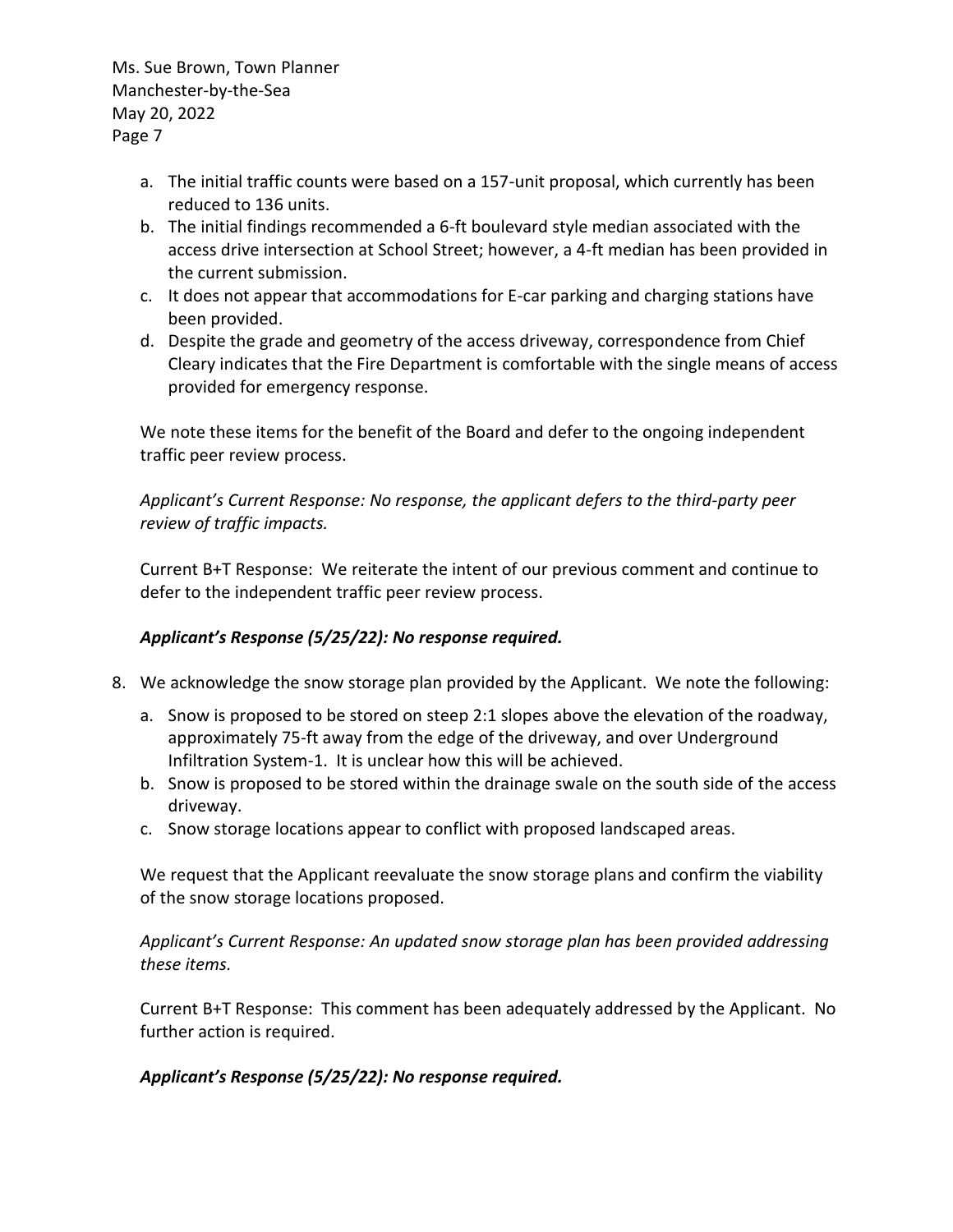9. Trash collection protocols for the Project are not clear. It appears the trash room within the garage is located in the interior of the building, so it is unclear how that location will be accessed by a larger vehicle if required. Additionally, the plans include a detail for an external dumpster pad; however, a corresponding location for this pad is not provided on the plans. We request that the Applicant clarify the trash collection practices for the Project.

*Applicant's Current Response: A trash room will be provided interior to the building and wheeled out for collection as needed, likely twice per week. All trash and recycling will be handled privately.*

Current B+T Response: This comment has been adequately addressed by the Applicant. No further action is required.

## *Applicant's Response (5/25/22): No response required.*

10. Section 6.4 of the By-law provide signage requirements. The Applicant is requesting a waiver for a larger sign than is permitted by the By-law. However, a location of the sign does not appear to have been incorporated into the plan set. We request that the Applicant clarify the design location for the signage proposed.

*Applicant's Current Response: The location of the monument sign has been added to the Layout and Materials Plan.*

Current B+T Response: We acknowledge the incorporation of the monument sign into the site plans, and do not take exception with the proposed larger sign (6'x6' proposed vs.  $3'x3'$ ) allowed).

# *Applicant's Response (5/25/22): No response required.*

11. The electric/telephone/data design includes a portion of that infrastructure being above ground and pole mounted. It is now typical for this infrastructure be placed underground in a duct bank system. We request that the Applicant clarify the design intent and provide alternatives for the system to be installed completely below grade.

*Applicant's Current Response: Final design of utility routing will be approved by utility provider. The applicant has no objection to underground duct banks but requests the flexibility to provide overhead, if allowed by utility provider.*

Current B+T Response: We acknowledge the response provided by the Applicant and take no exception to deferring to the private utility provider requirements to the Building Permit Review process.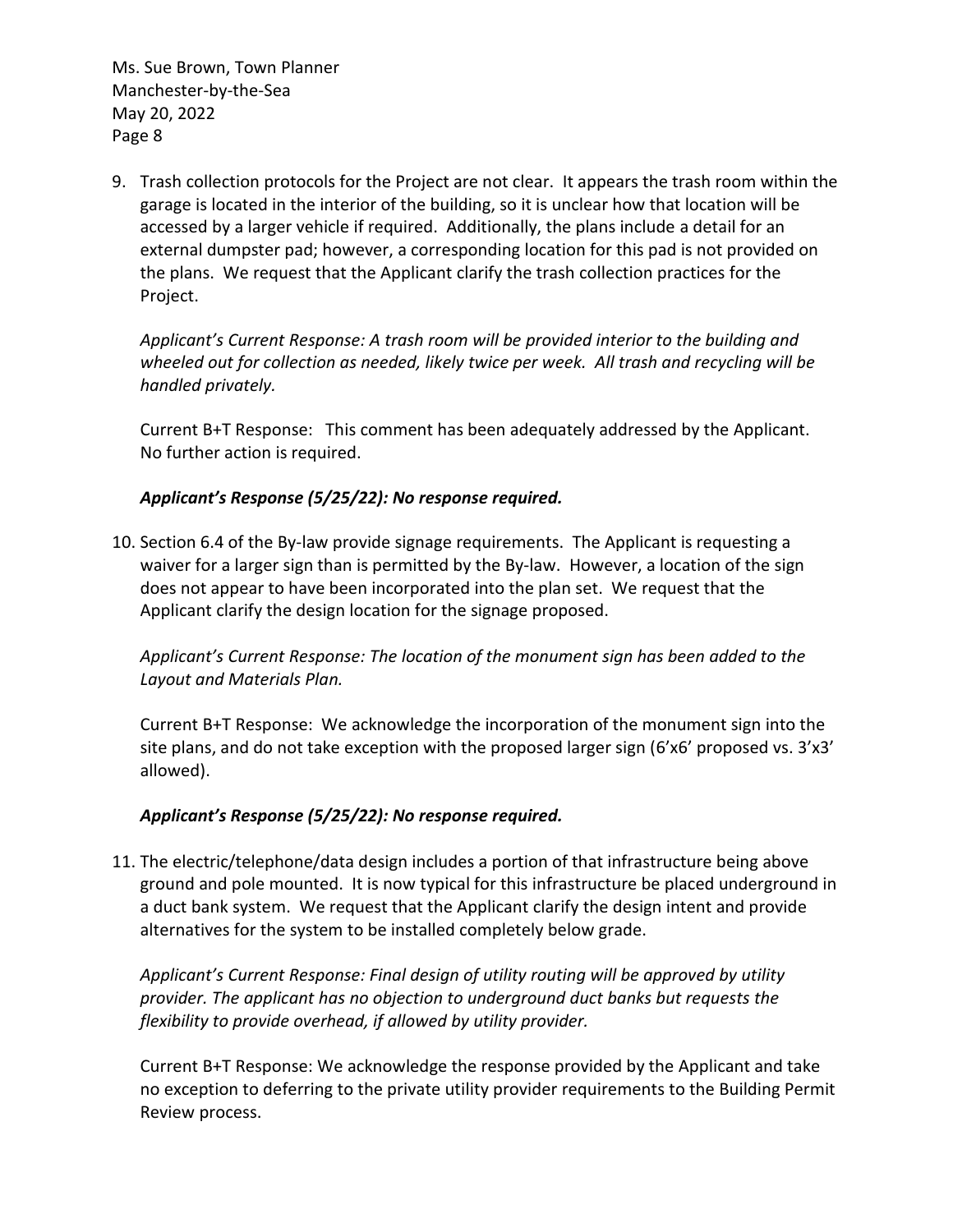### *Applicant's Response (5/25/22): No response required.*

12. We acknowledge the photometric plan provided by the Applicant. We note de minimis light trespass onto School Street to the northeast over the property line. Considering the underlying commercial zoning, the limited light trespass over the property line is not as concerning as if it were within residential zoning. We defer to the Board on the adequacy of the noted condition.

*Applicant's Current Response: The light trespass noted on School Street is located within the paved footprint of the project's driveway. It is the applicant's belief that driveway curb cut should illuminated for traffic safety and should be allowed*.

Current B+T Response: We concur with the Applicant's assertion that the de minimis light trespass onto School Street likely improves safety at the intersection.

## *Applicant's Response (5/25/22): No response required.*

13. It does not appear that all details to depict Project components have been provided by the Applicant. The layout plans include wood guardrails, concrete curb, grass pavers, etc., that do not appear to be detailed. We request that the Applicant provide a comprehensive inventory of all components proposed for the Project.

*Applicant's Previous Response: Additional details have been provided on the updated site plan materials.*

Previous B+T Response: We acknowledge the incorporation of the concrete curb detail; however, details for the grass pavers and guardrail have not been provided. Accordingly, we reiterate the intent of our previous comment.

*Current Applicant's Response: A guardrail and grass paver detail were added to the detail sheets.*

Current B+T Response: This comment has been adequately addressed by the Applicant. No further action is required.

## *Applicant's Response (5/25/22): No response required.*

14. General Note 15 on Sheet C-001 references a community other than Manchester-by-the-Sea. We request that the Applicant clarify the note inconsistency and confirm that all the provided notes are specific to the Project as proposed.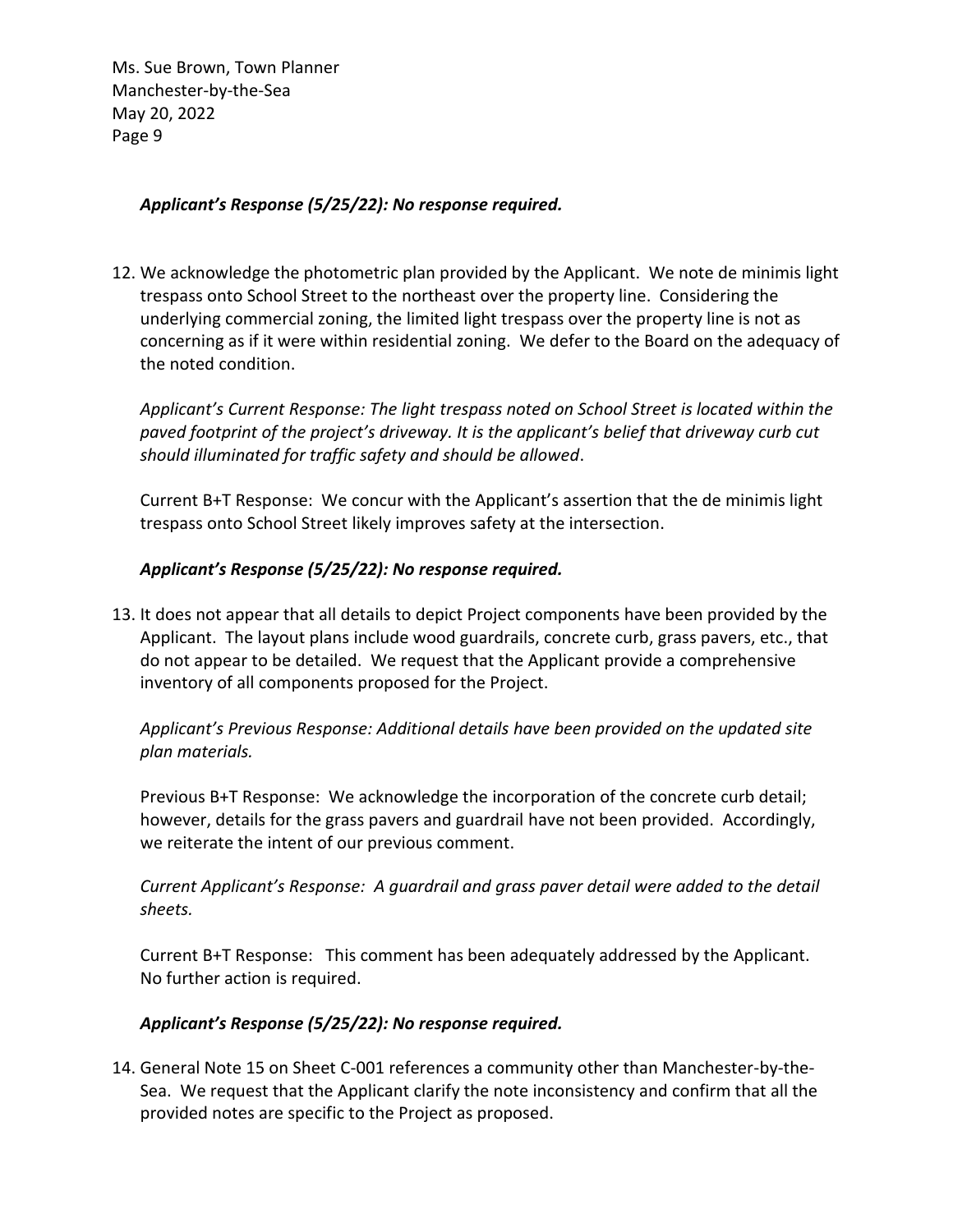*Applicant's Current Response: General Note 15 has been revised.*

Current B+T Response: This comment has been adequately addressed by the Applicant. No further action is required.

### *Applicant's Response (5/25/22): No response required.*

#### **Stormwater Management Comments**

- 1. Standards 3 and 4 of the MassDEP Regulations require the calculation of the recharge and water quality volumes required and provided for the Project. These regulations further require calculations relative to the drawdown of infiltrative Best Management Practices (BMPs) and Total Suspended Solids (TSS) removal rates. We acknowledge the calculation package provided by the Applicant; however, we note the following inconsistencies:
	- a. The areas used for P-9 and P-15 are inconsistent with the modeling.
	- b. The volumes and bottom areas used in the drawdown calculations for UIS-2, UIS-3, RG-1 and RG-2 are inconsistent with the modeling provided.
	- c. CB-5 is not included in any of the treatment trains and does not include pre-treatment prior to infiltration.

We request that the Applicant clarify the calculations and address the inconsistencies noted above.

*Applicant's Previous Response: A revised drainage report has been provided and clarifies these items.*

Previous B+T Response: Comment 1a has been addressed. Comment 1c is no longer applicable due to design modifications. Relative to Comment 1b, inconsistencies in the recharge and drawdown calculations appear to remain. The inconsistencies appear de minimis relative to the overall intended performance of the stormwater management system as proposed. Accordingly, we reiterate the intent of our previous comment for clarity of the Administrative Record.

## *Current Applicant's Response: The Drainage Report was reviewed and revised to remove de minimis inconsistencies between the recharge and drawdown calculations.*

Current B+T Response: The drawdown calculations remain inconsistent between the BMPs depicted on the plans and modeling for Bioretention Area #1. A calculation for Bioretention Area #2 is provided and not applicable. A calculation for UIS-2 has not been provided. As designed, UIS-1 is fractionally over the 72-hour regulation requirement. We request that the Applicant address the noted inconsistencies.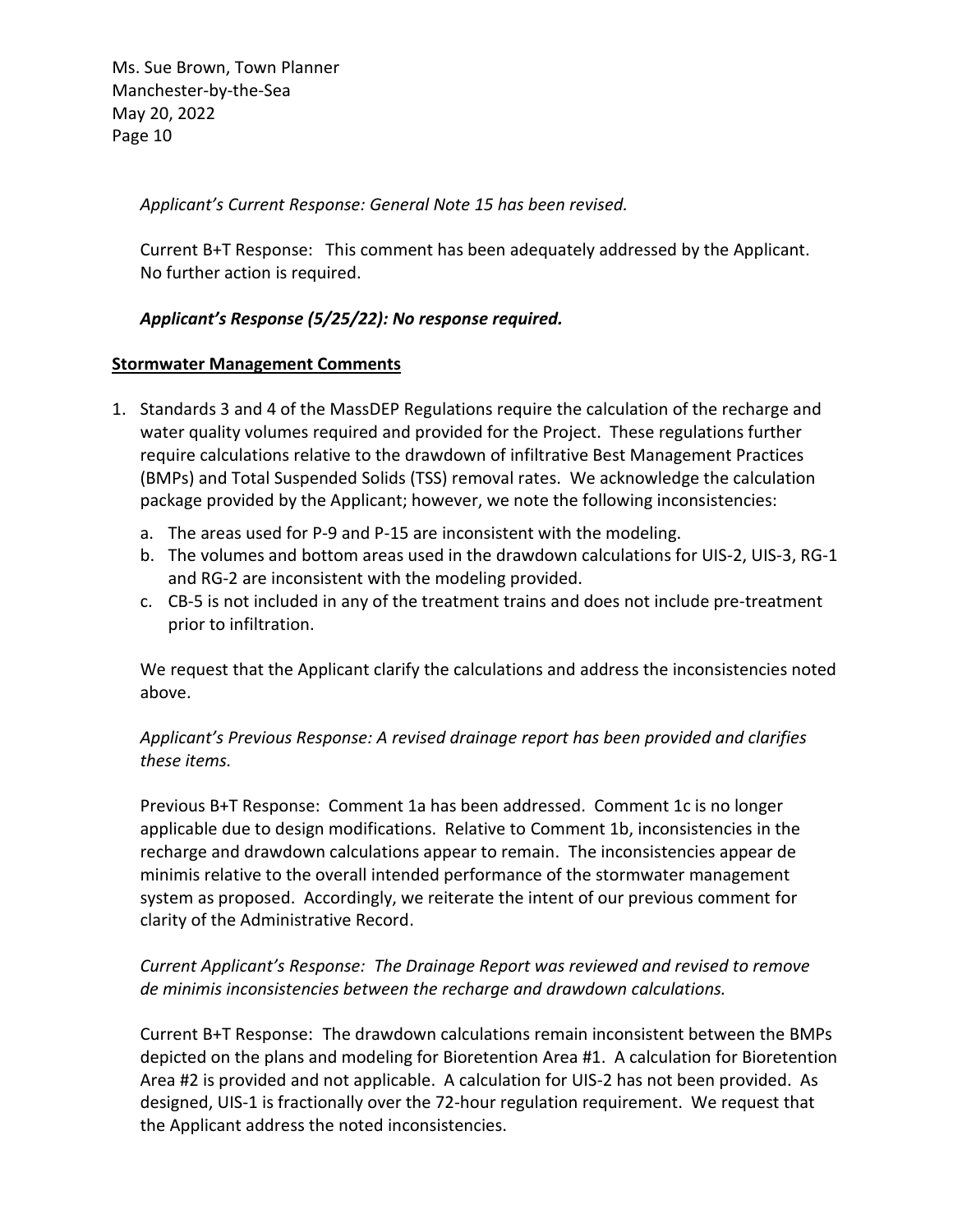### *Applicant's Response (5/25/22): See attached revised HydroCAD, and DEP calculations.*

2. Standard 6 of the MassDEP Regulations restricts stormwater discharges to critical areas including cold-water fisheries. Within the watershed is a network of certified vernal pools on-site and the watercourse bounding the Project is a cold-water fishery. We request that the Applicant document compliance with the noted regulation.

*Applicant's Current Response: A revised drainage report has been provided and addresses Standard #6.* 

Current B+T Response: This comment has been adequately addressed by the Applicant. No further action is required.

## *Applicant's Response (5/25/22): No response required.*

3. Standard 8 of the MassDEP Regulations requires construction period erosion and sedimentation controls. A Stormwater Pollution Prevention Plan (SWPPP) will be required as part of the EPA NPDES program. The Applicant has not submitted a SWPPP but has indicated one will be provided prior to construction. As a potential condition of approval, we recommend that submission of a fully compliant SWPPP prior to construction be required.

*Applicant's Current Response: The applicant is agreeable to this recommended condition of approval.*

Current B+T Response: No further action required.

## *Applicant's Response (5/25/22): No response required.*

4. Standard 10 the MassDEP Regulations requires an illicit discharge statement be provided by the Applicant. We acknowledge the statement provided by the Applicant; however, it is not endorsed by the Applicant. We request that the Applicant provide an executed illicit discharge statement.

*Applicant's Current Response: A revised drainage report has been provided and includes and executed illicit discharge statement.*

Current B+T Response: This comment has been adequately addressed by the Applicant. No further action is required.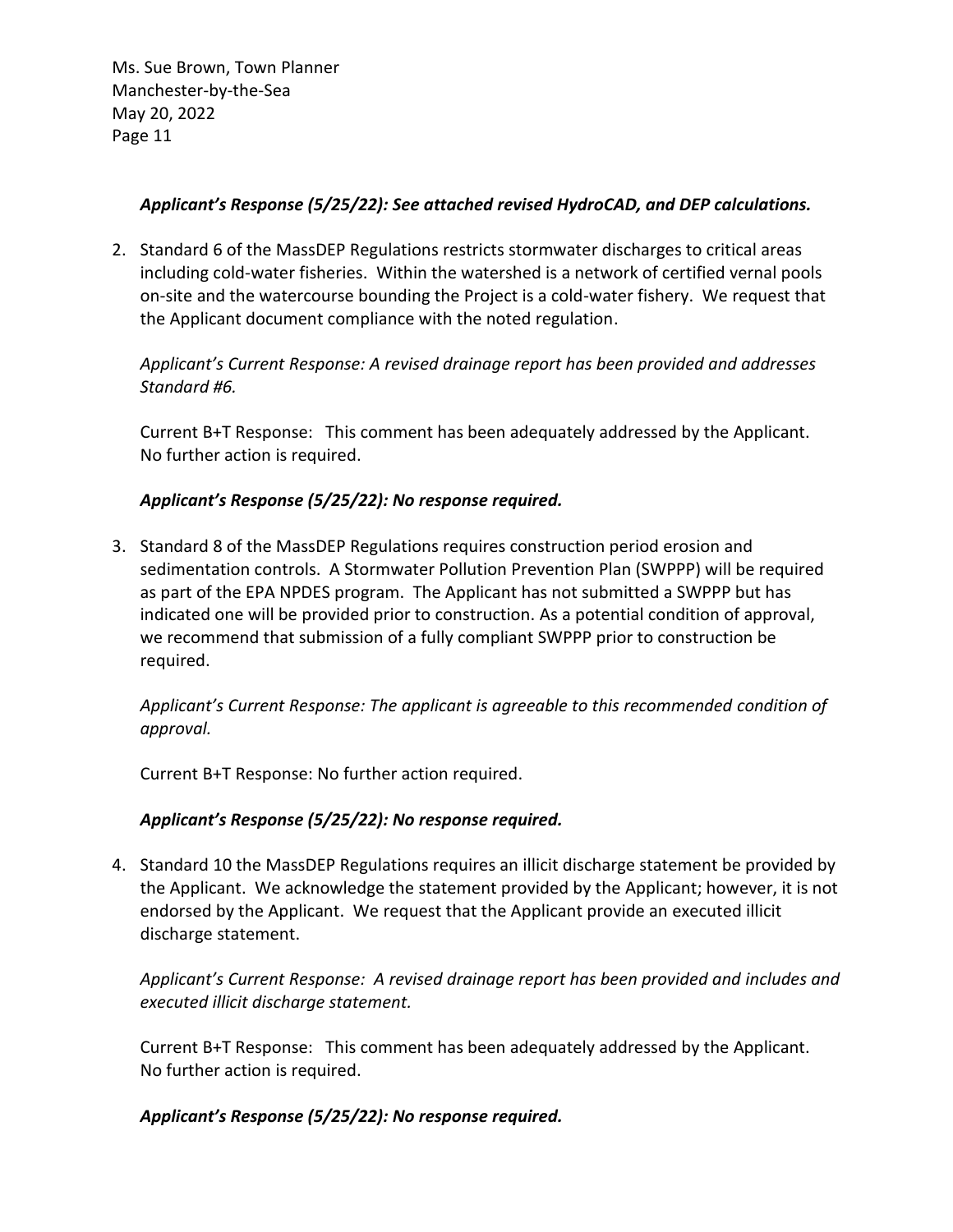5. Test pit information, specifically in the areas of the proposed stormwater management system components, has not been provided. This information is critical to determine the insitu soil characteristics in the location of each system considering the amount of visible ledge throughout the Site and to establish the seasonal high groundwater elevation. The Handbook requires a 2-ft vertical separation between the seasonal high groundwater elevation and the bottom of infiltrative Best Management Practices (BMPs). Those systems designed to attenuate the 10-year design storm and above also need to demonstrate a 4-ft vertical separation to groundwater or a mounding analysis is required. We request that the Applicant document and establish the seasonal high groundwater elevation for each of the infiltrative BMPs.

*Applicant's Previous Response: Test pit data has been provided under separate cover and submitted to the Town on February 28th. A final iteration of the design plans will provide test pits in the majority of the infiltrative BMPs. It is likely that some smaller areas of infiltrative BMPs will need to have stormwater test pits conditioned as there are areas of the site that are not accessible for excavating equipment at this time.*

Previous B+T Response: We acknowledge the test pit information provided by the Applicant. In the area of proposed stormwater infiltration system, groundwater was not detected In test pit excavation 10-ft deep. This infiltration system is proposed to be in an area of fill where the existing grade will be raised, creating a larger separation to groundwater. As the Applicant indicates, test pit information specific to Bioretention Area #2 remains to be provided. We recommend that the Applicant providing this information be made a potential condition of approval.

*Current Applicant's Response: Bioretention #2 will not infiltrate so no test pit information is required.*

Current B+T Response: See response to General Comment 2b. contained herein.

- 6. The modeling of the proposed stormwater management system components is inconsistent with their respective depictions on the plans. We note the following inconsistencies:
	- a. Subcatchment P3: The modeled groundwater type areas versus those shown on the watershed map
	- b. Pond RG-1: The pipe length and inverts of the outlet pipe
	- c. Pond SDP-1: The pipe length, slope, diameter and inverts of the outlet pipe
	- d. Pond UDS-1: The system inverts and configuration of the Outlet Control Structure (OCS) OCS-1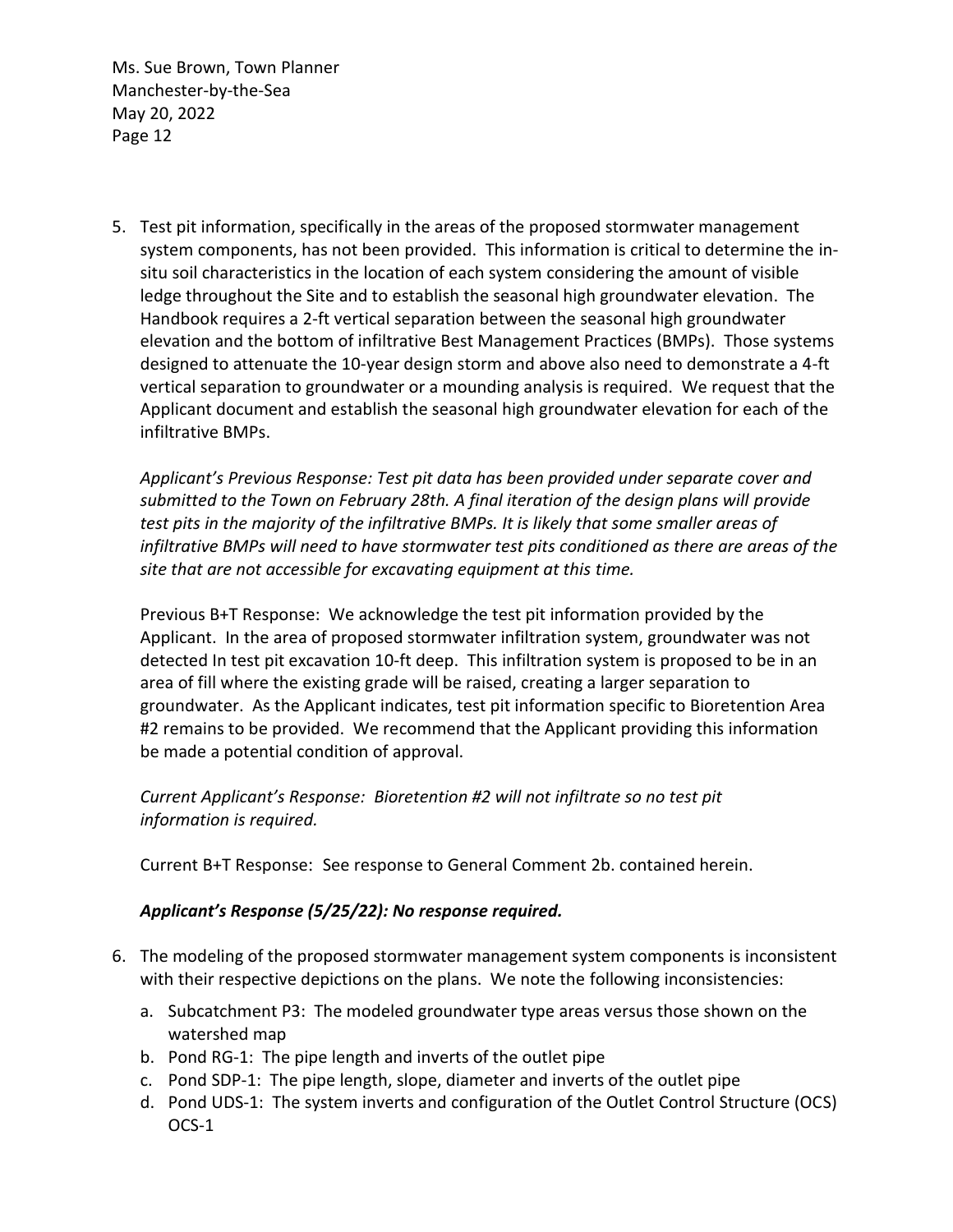- e. Pond UIS-1: The system inverts and configuration of OCS (DMH-1A)
- f. Pond UIS-2: The pipe length, slopes and inverts of the outlet pipe and configuration of OCS-4
- g. Pond UIS-3: The pipe length, slopes and inverts of the outlet pipe and configuration of OCS-5
- h. The Pipe Listing table of nodes is inconsistent with the plans

We request that the Applicant clarify the design intent and address the noted inconsistencies for the referenced infrastructure.

*Applicant's Previous Response: A revised drainage report has been provided and address these comments.*

Previous B+T Response: Due to the redesign of the stormwater system, many of the previous comments are no longer applicable. Relative to the current design, we note the following:

- a. The inverts, pipe lengths, etc., associated with Bioretention Area #1 and DMH-23 are not consistent between the modeling and their respective depiction on the plans.
- b. The elevation associated with Bioretention Area #2 is not consistent between the modeling and the system's respective depiction on the plans.
- c. The inverts, pipe lengths, etc., associated with Underground Infiltration System-1 are not consistent between the modeling and the system's respective depiction on the plans.
- d. The Applicant assumes hydrologic soil group (HSG) D soils for the existing analysis. In the post analysis, relative to the proposed infiltrative best management practices (BMPs), the Applicant is assuming HSG A & C soils.
- e. A sizing analysis for the grate associated CB-5 has not been provided relative to its ability to accommodate the discharge from the adjacent swale during larger storm events.
- f. For the existing analysis, the 25-yr storm data has not been provided.
- g. With the peak flow rates table, the value noted for Study Point #1 in the 100-yr storm event is inconsistent with the modeling.

*Current Applicant's Response: A revised drainage report has been provided and addresses these comments.*

Current B+T Response: Responses to each item noted below. We request that the Applicant address outstanding items as applicable.

a. Due to design changes, this comment is no longer applicable.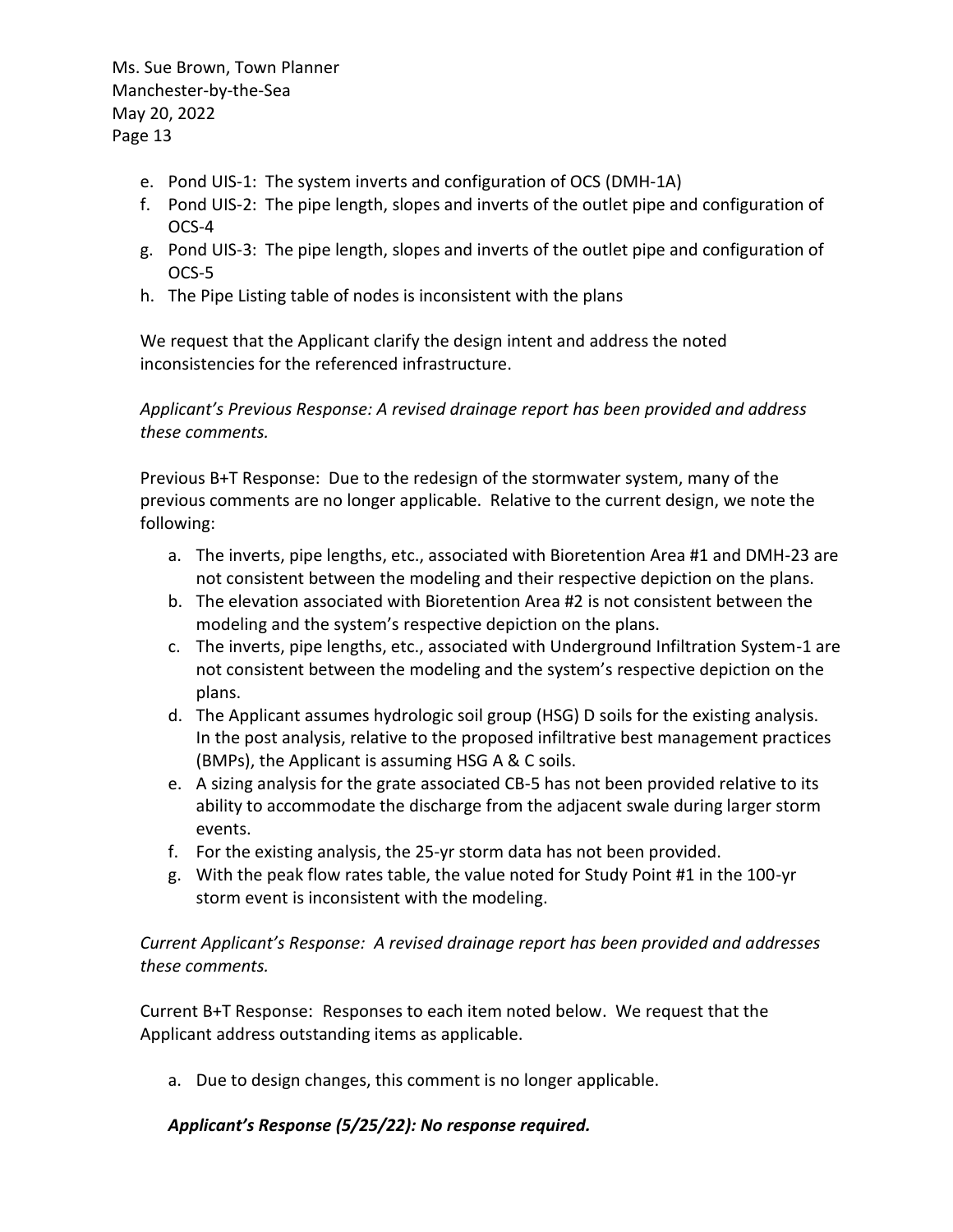b. This item has been addressed. No further action required.

## *Applicant's Response (5/25/22): No response required.*

c. Inconsistencies in the design of this BMP remain.

# *Applicant's Response (5/25/22): The attached revised HydroCAD calculations and Drainage Plan have been updated.*

d. This item has been addressed. No further action required.

## *Applicant's Response (5/25/22): No response required.*

e. The calculation provided does not utilize a rainfall data consistent with the modeling.

*Applicant's Response (5/25/22): The rational method used for the sizing of the sites grates and pipes is based off rainfall intensities rather than storm events, which is used in the HydroCAD computer model. See attached Intensity-Duration-Frequency Curve for Boston, MA from the MassHighway 2006 Project Development and Design Guide noting the rainfall intensities used in grate and pipe calculations. The inconsistency noted is due to different methods of runoff calculations, which are both acceptable deign practices.* 

f. This item has been addressed. No further action required.

## *Applicant's Response (5/25/22): No response required.*

7. Stormwater management systems USD-1, UIS-2and UIS-3 were designed with only 1-ft of cover within paved surfaces. The proposed pavement profile for the access driveway and auxiliary paved areas calls for a 1.25-ft section. We request that the Applicant clarify the design intent of the referenced infrastructure and revise the design accordingly.

*Applicant's Current Response: A revised drainage report has been provided and address these comments.*

Current B+T Response: No further action required. B+T's original comment is no longer applicable as a result of recent design revisions.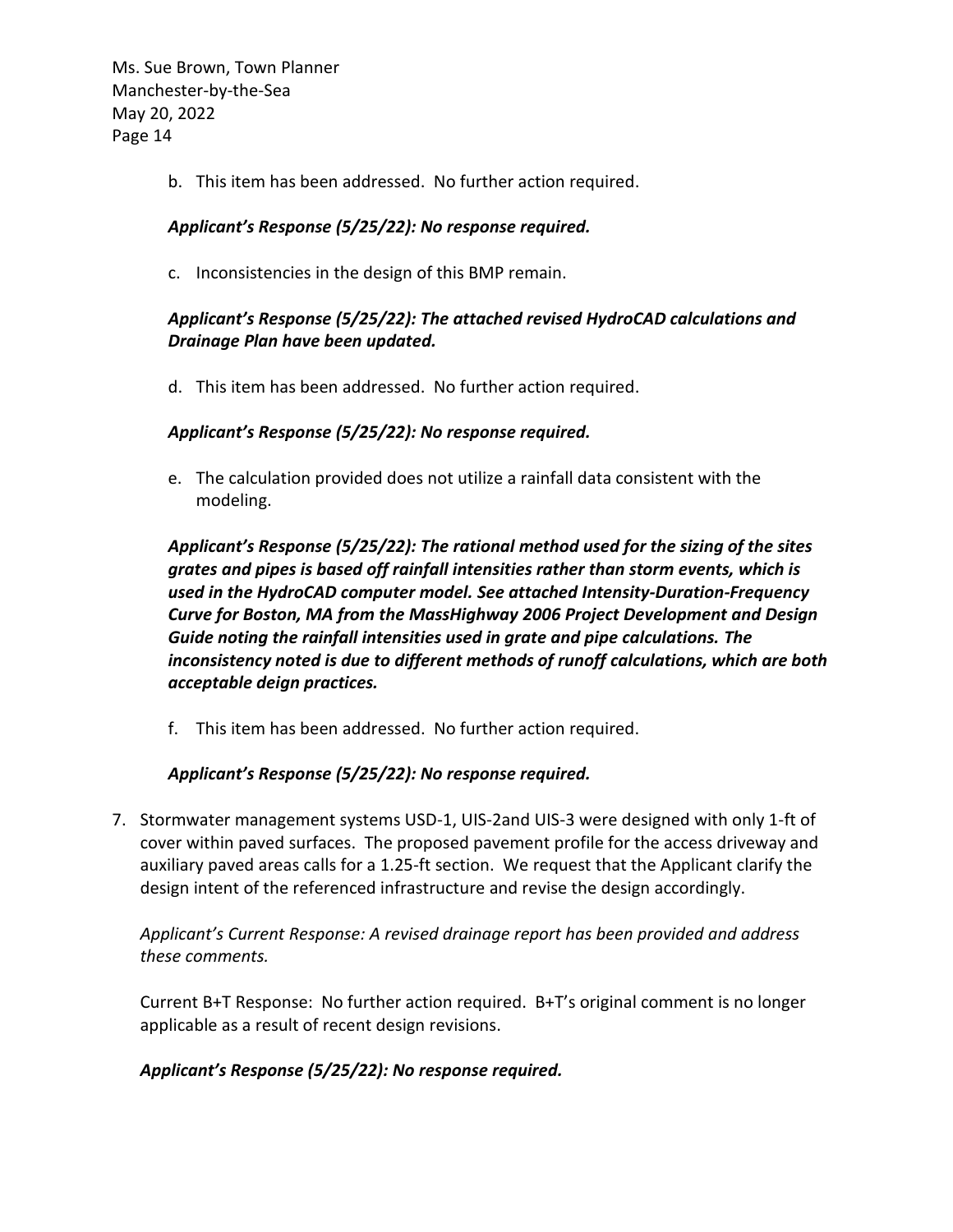8. Pond RG-1 appears to overtop onto School Street in the 2-year storm event which potentially presents a hazard to motorists in the area. We request that the Applicant clarify the design intent of this infrastructure and revise the design accordingly.

*Applicant's Current Response: A revised drainage report has been provided and addresses these comments.* 

Current B+T Response: No further action required. B+T's original comment is no longer applicable as a result of recent design revisions.

## *Applicant's Response (5/25/22): No response required.*

9. Ponds RG-2 and SDP-1 do not provide the necessary 1-ft of freeboard during the 100-year storm event as prescribed by the Handbook. We request that the Applicant clarify the design intent of this infrastructure and revise the design accordingly.

*Applicant's Previous Response: A revised drainage report has been provided and addresses these comments.*

Previous B+T Response: Bioretention Areas #1 and #2 do not appear to provide the necessary freeboard as part of the revised stormwater management design. We reiterate the intent of our previous comment.

*Current Applicant's Response: The design was revised to provide the required amount of freeboard.*

Current B+T Response: Both BMPs continue to demonstrate less than the 1-ft of freeboard required by the Handbook. Accordingly, we reiterate the intent of our previous comment.

*Applicant's Response (5/25/22): The attached grading plan has been revised to provide at least one foot of freeboard for Bioretention areas. As noted in the attached HydroCAD calculations the peak elevation of Bioretention Area #1 is 62.59' and the top of the berm is 63.60'. The peak elevation of Bioretention Area #2 is 51.56' and the top of the berm is 51.60'.*

10. Details for the composition or soil profile of the rain gardens, surface stormwater basins and drainage swale have not been provided. Additionally, specific details for each of the OCSs have not been provided. We request that the Applicant provide a comprehensive inventory of all details required to construct the stormwater management system as proposed.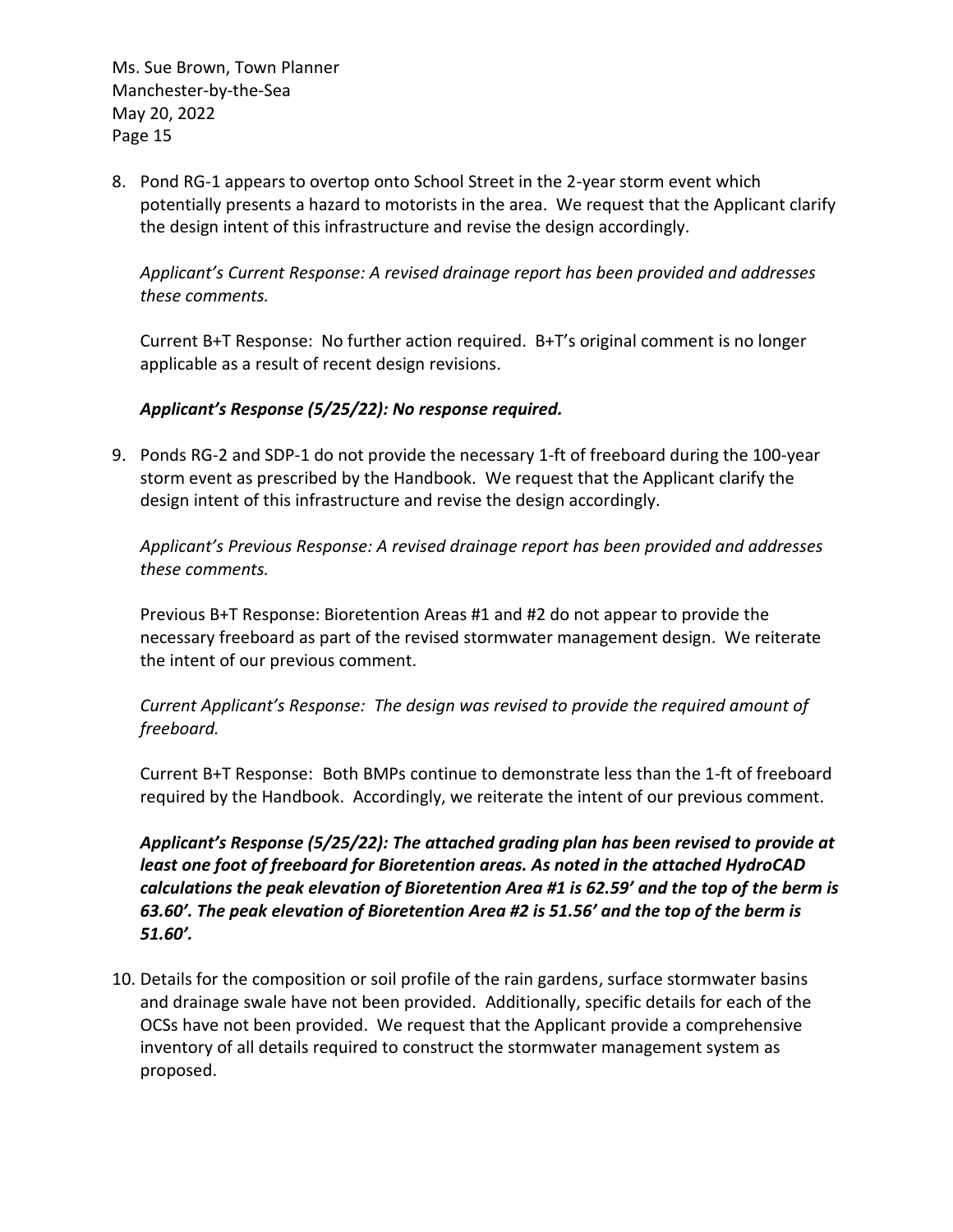> *Applicant's Current Response: A revised drainage report has been provided and addresses these comments.*

> Current B+T Response: This comment has been adequately addressed by the Applicant. No further action is required.

## *Applicant's Response (5/25/22): No response required.*

11. We acknowledge the Pipe sizing table provided. The diameter of all pipes is assumed to be 12-inch, which is inconsistent with the design plans. We request that the Applicant revise the calculations as applicable.

*Applicant's Previous Response: A revised drainage report has been provided and addresses these comments.*

Previous B+T Response: De minimis inconstancies remain in the Pipe Sizing Table. We request that the Applicant confirm consistency between the table and plans for clarity of the Administrative Record.

*Current Applicant's Response: The Drainage Report was reviewed and revised to remove de minimis inconsistencies between the recharge and drawdown calculations.*

Current B+T Response: The calculation provided does not utilize a rainfall data consistent

*Applicant's Response (5/25/22): The rational method used for the sizing of the sites grates and pipes is based off rainfall intensities rather than storm events, which is used in the HydroCAD computer model. See attached Intensity-Duration-Frequency Curve for Boston, MA from the MassHighway 2006 Project Development and Design Guide noting the rainfall intensities used in grate and pipe calculations. The inconsistency noted is due to different methods of runoff calculations, which are both acceptable deign practices.* 

## **Landscape Comments**

1. The Applicant has included a Schematic Landscape Plan that includes a robust list of planting materials, incorporating a variety of trees, shrubs, groundcovers and perennials. The plant materials included in the list are commonly accepted species and sizes for the proposed Project. However, the plant list is not correlated with the planting plan to indicate which symbols on the site plan represent the plants in the list. We request that the Applicant update the Landscape Plan to indicate which symbols represent the plants listed and update the quantities of each plant listed.